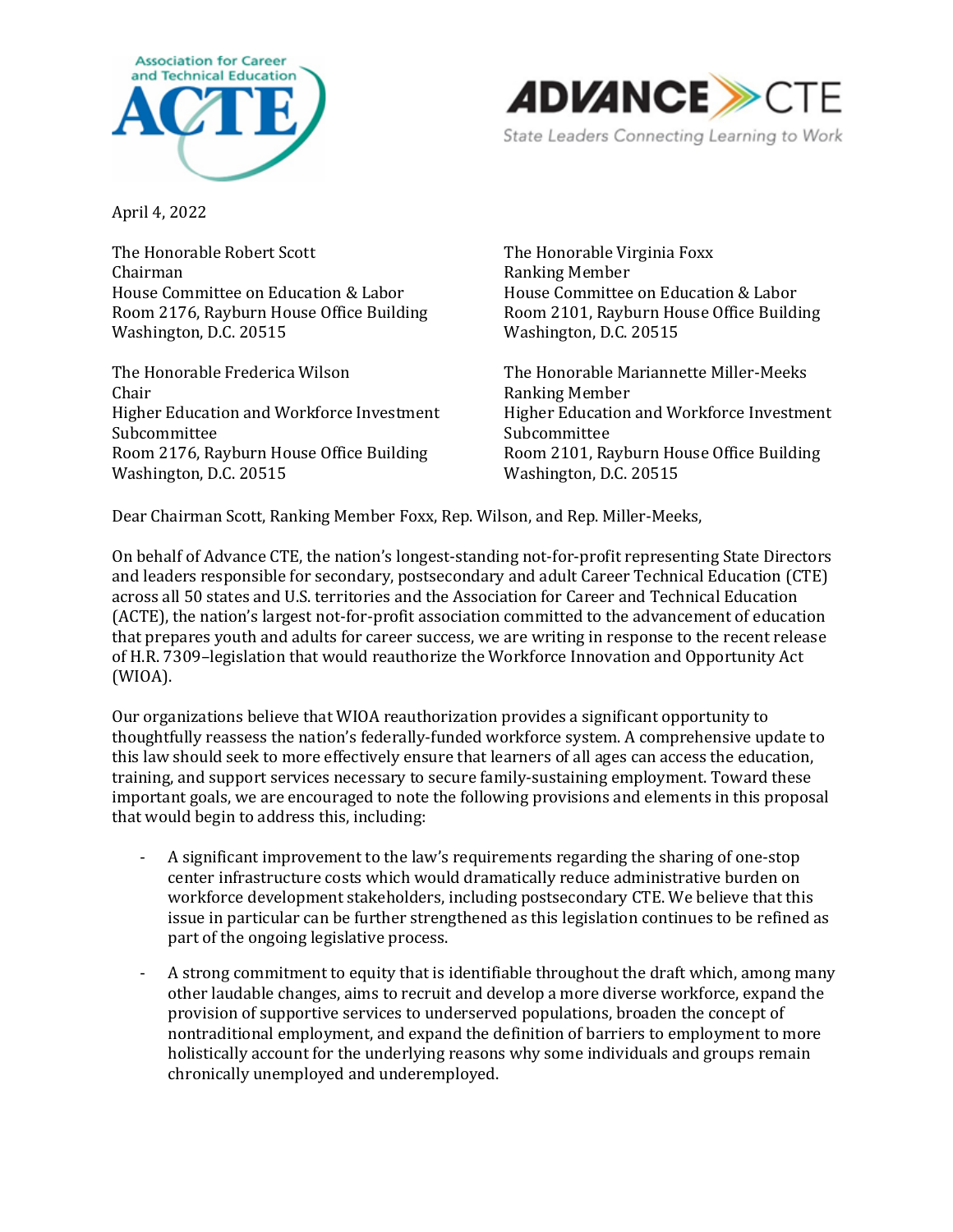- The codification of the Workforce Data Quality Initiative Grant program, including significant newly proposed funding for these efforts which would enable stakeholders to link existing P-20W data systems and make better use of information produced and collected within the workforce system. Additionally, we were encouraged to note efforts to allow for a publicly-administered data system to facilitate better data linkages and other similar initiatives nationally.
- The inclusion of provisions that more thoughtfully and equitably help stakeholders determine the "split" of WIOA Youth funding, including required CTE consultation as part of this process. We are also encouraged to note the full transferability of funding between the Summer and Youth Employment program and wider Youth workforce activities to better account for much-needed state and local flexibility.
- The broadening of "foundational skill needs" to include, for the first time, skills needed in the modern workplace including digital literacy, financial literacy, and interpersonal communication competencies.
- The newly envisioned consultative role state Perkins Eligible Agencies would have in the development of a WIOA Unified State Plan, including encouraging (but not mandating) coordination and alignment of CTE, higher education, and secondary education to achieve the state's vision for workforce development.
- Use of common terminology from the Carl D. Perkins Career and Technical Education Act (Perkins V), including CTE programs of study and the usage of definitions for "Perkins Eligible Agency" and "work-based learning."

Importantly this list is not exhaustive and we were encouraged to also note many other positive elements present in this proposed legislation. This includes certain improvements to state and local Eligible Training Provider processes and procedures, particularly by ensuring these efforts do not inhibit consumer choice. At the same time, we believe some of the requirements placed on training providers may prove difficult to implement and may create new reporting and administrative burdens that limit providers' willingness to engage with the federally-funded workforce system. We suggest providing additional state and local discretion to address these concerns. Increased state and local flexibility will help stakeholders find the right balance between ensuring training experiences are quality, while also providing equitable access for those most in need of training and supports.

At the same time, however, our organizations remain concerned about the lack of required CTE stakeholder representation on state and local workforce development boards (WDBs). Given the significant degree of alignment to the workforce system that is now required in Perkins V, especially in light of the fact that WIOA stakeholders are required as part of state and local CTE systems, we strongly believe and recommend that future WIOA legislation ensure these efforts are reciprocated. This necessarily begins by ensuring CTE has a proverbial seat at the table. We therefore strongly urge future WIOA legislation to explicitly require CTE representation within state and local workforce boards.

Additionally, we were disappointed to see a narrowing of the underlying definitions for eligible youth populations. We believe that these definitions are unnecessarily restrictive and will inhibit, rather than enhance, coordination between CTE and WIOA-funded programs and services, and may even counter other positive changes in this section of the law. To address this we recommend that eligible youth populations be broadened to include those that are "at-risk" as defined in the Every